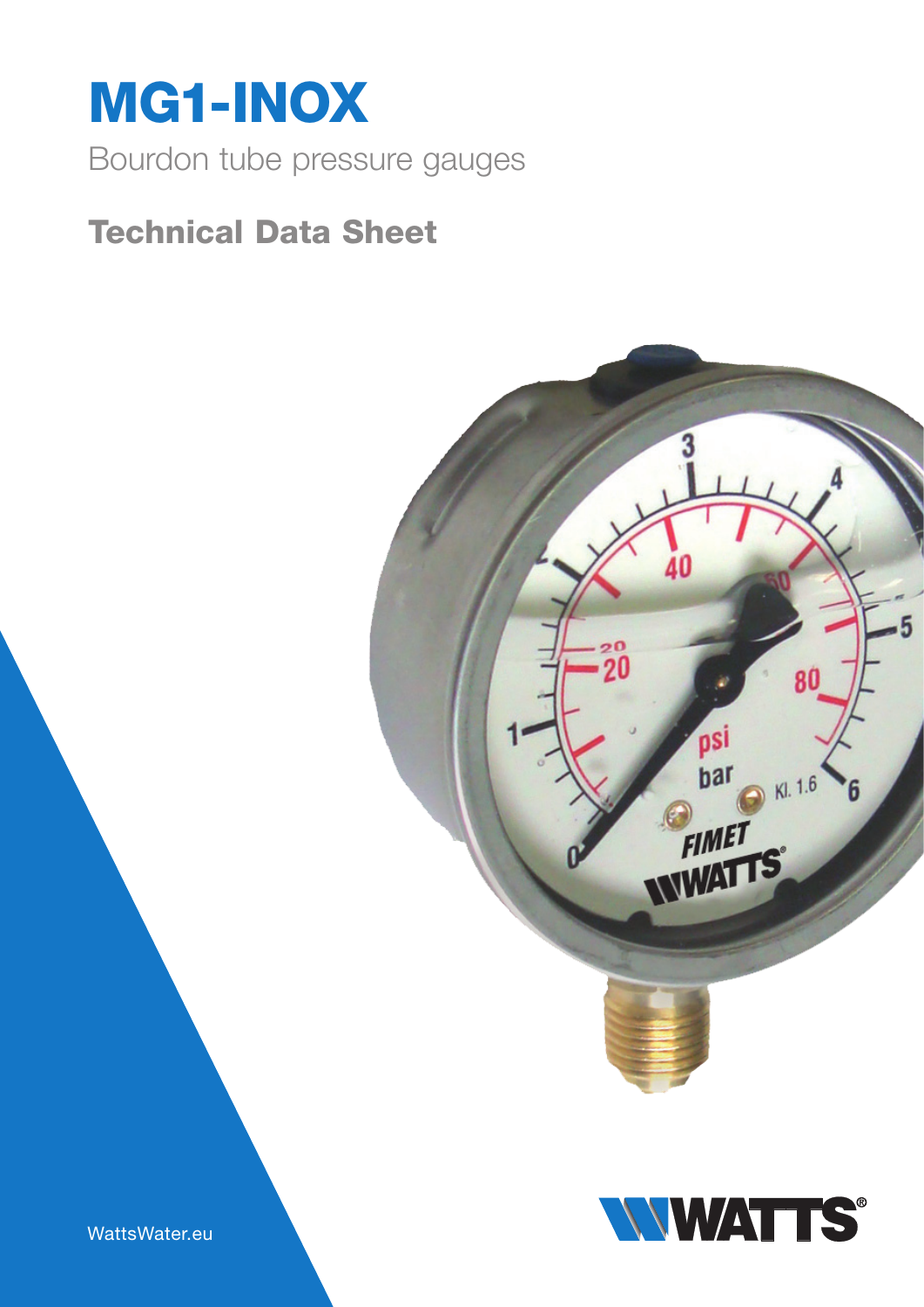

### **Description**

Glycerine filled stainless steel case bottom entry. For pneumatic industry, gases and liquids not viscous, not aggressive and not crystallising.



## MG1-INOX 50

DN50 pressure gauges.

| Part No      | <b>Pressure</b><br>Range | <b>Connection Options*</b> |   | <b>Box/Master</b> | Min.<br>order |
|--------------|--------------------------|----------------------------|---|-------------------|---------------|
|              | 0-2.5 bar/psi            | G1/4B                      |   | 50/50             | 100           |
| PZ7M2504DJ00 | 0-4 bar/psi              | G1/4B                      | D | 50/50             | 100           |
| PZ7M2506DJ00 | 0-6 bar/psi              | G1/4B                      | D | 50/50             | 100           |
| PZ7M2510DJ01 | 0-10 bar/psi             | G1/4B                      | D | 50/50             | 100           |
| PZ7M2512DJ00 | 0-12 bar/psi             | G1/4B                      | D | 50/50             | 100           |
| PZ7M2516DJ01 | 0-16 bar/psi             | G1/4B                      | D | 50/50             | 100           |
| PZ7M2520DJ00 | 0-20 bar/psi             | G1/4B                      | D | 50/50             | 100           |
| PZ7M2525DJ01 | 0-25 bar/psi             | G1/4B                      | D | 50/50             | 100           |
| PZ7M2540DJ00 | 0-40 bar/psi             | G1/4B                      |   | 50/50             | 100           |
|              | 0-60 bar/psi             | G1/4B                      |   | 50/50             | 100           |
| PZ7M2648DJ00 | $0-100$ bar/psi          | G1/4B                      | D | 50/50             | 100           |
|              | $0-160$ bar/psi          | G1/4B                      |   | 50/50             | 100           |
| PZ7M2660DJ00 | $0-250$ bar/psi          | G1/4B                      | D | 50/50             | 100           |
|              | $0-315$ bar/psi          | G1/4B                      |   | 50/50             | 100           |
|              | 0-400 bar/psi            | G1/4B                      |   | 50/50             | 100           |
|              | 0-600 bar/psi            | G1/4B                      |   | 50/50             | 100           |



#### MG1-INOX 63

DN63 pressure gauges.

| Part No    | <b>Pressure Range Connection Options*</b> |       |        | <b>Box/Master</b> | Min.<br>order |
|------------|-------------------------------------------|-------|--------|-------------------|---------------|
|            | -76-0 cm Hg                               | G1/4B |        | 100/100           | 100           |
| PE309914LF | $-1/0$ bar/in Hg                          | G1/4B | $D+LF$ | 100/100           | 10            |
| PE3401DJ00 | $-1/0.6$ bar/psi                          | G1/4B | D      | 100/100           | 100           |
| PE3502DJ00 | $-1+1.5$ bar/in hg                        | G1/4B | D      | 100/100           | 100           |
| PE3504BJ01 | $-1+3$ bar                                | G1/4B |        | 100/100           | 100           |
| PE308722   | $-1+5$ bar                                | G1/4B |        | 100/100           | 100           |
| PE3510DJ04 | $-1+9$ bar                                | G1/4B |        | 100/100           | 100           |
|            | $-1+15$ bar                               | G1/4B |        | 100/100           | 100           |
| PE340114LF | 0-1 bar/psi                               | G1/4B | $D+LF$ | 100/100           | 10            |
| PE340214LF | 0-1.6 bar/psi                             | G1/4B | $D+LF$ | 100/100           | 100           |
| PE350314LF | 0-2.5 bar/psi                             | G1/4B | $D+LF$ | 100/100           | 10            |
| PE350414LF | 0-4 bar/psi                               | G1/4B | $D+LF$ | 100/100           | 10            |
| PE350614LF | 0-6 bar/psi                               | G1/4B | $D+LF$ | 100/100           | 10            |
| PE351014LF | 0-10 bar/psi                              | G1/4B | $D+LF$ | 100/100           | 10            |
| PE351214LF | 0-12 bar/psi                              | G1/4B | $D+LF$ | 100/100           | 10            |
| PE351614LF | 0-16 bar/psi                              | G1/4B | $D+LF$ | 100/100           | 10            |
| PE352014LF | 0-20 bar/psi                              | G1/4B | $D+LF$ | 100/100           | 10            |
| PE352514LF | 0-25 bar/psi                              | G1/4B | $D+LF$ | 100/100           | 10            |
| PE354014LF | 0-40 bar/psi                              | G1/4B | $D+LF$ | 100/100           | 10            |
| PE364414LF | 0-60 bar/psi                              | G1/4B | $D+LF$ | 100/100           | 10            |
| PE364814LF | 0-100 bar/psi                             | G1/4B | $D+LF$ | 100/100           | 10            |
| PE365414LF | 0-160 bar/psi                             | G1/4B | $D+LF$ | 100/100           | 10            |
| PE366014LF | 0-250 bar/psi                             | G1/4B | $D+LF$ | 100/100           | 10            |
| PE366214LF | 0-315 bar/psi                             | G1/4B | $D+LF$ | 100/100           | 10            |
| PE366614LF | 0-400 bar/psi                             | G1/4B | $D+LF$ | 100/100           | 10            |
| PE367014LF | 0-600 bar/psi                             | G1/4B | $D+LF$ | 100/100           | 10            |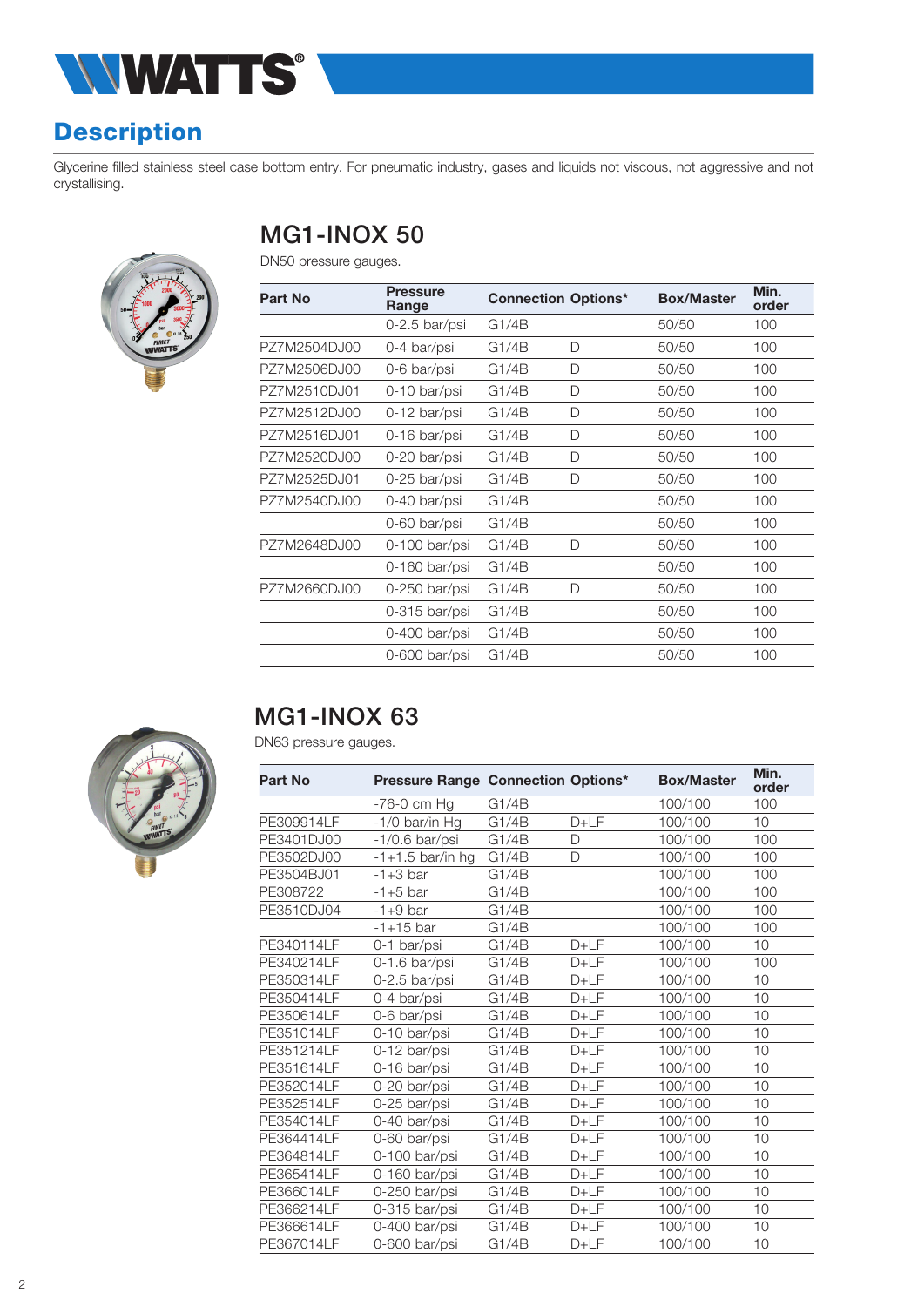

| DN100 pressure gauges. |                                          |       |        |                   |               |
|------------------------|------------------------------------------|-------|--------|-------------------|---------------|
| <b>Part No</b>         | <b>Pressure Range ConnectionOptions*</b> |       |        | <b>Box/Master</b> | Min.<br>order |
|                        | $-76-0$ cm Hg                            | G1/2B |        | 1/30              | 30            |
| PE509916LF             | $-1/0$ bar/in Hg                         | G1/2B | $D+LF$ | 1/30              | $\mathbf{1}$  |
| PE5402BL01             | $-1/0.6$ bar                             | G1/2B |        | 1/30              | 30            |
| PE5403DL00             | $-1+1.5$ bar/in hg                       | G1/2B | D      | 1/30              | 30            |
| PE5404DL00             | $-1+3$ bar                               | G1/2B | D      | 1/30              | 30            |
| PE5406DL00             | $-1+5$ bar                               | G1/2B | $D+LF$ | 1/30              | 30            |
|                        | $-1+9$ bar                               | G1/2B |        | 1/30              | 30            |
| PE5416BL00             | $-1+15$ bar                              | G1/2B |        | 1/30              | 30            |
| PE540116LF             | 0-1 bar/psi                              | G1/2B | $D+LF$ | 1/30              | 30            |
| PE540216               | 0-1.6 bar/psi                            | G1/2B | D      | 1/30              | 30            |
| PE550316LF             | $0-2.5$ bar/psi                          | G1/2B | $D+LF$ | 1/30              | $\mathbf{1}$  |
| PE550416LF             | 0-4 bar/psi                              | G1/2B | $D+LF$ | 1/30              | 1             |
| PE550616LF             | 0-6 bar/psi                              | G1/2B | $D+LF$ | 1/30              | 1             |
| PE551016LF             | 0-10 bar/psi                             | G1/2B | $D+LF$ | 1/30              | 1             |
| PE551216LF             | 0-12 bar/psi                             | G1/2B | $D+LF$ | 1/30              | $\mathbf{1}$  |
| PE551616LF             | 0-16 bar/psi                             | G1/2B | $D+LF$ | 1/30              | 1             |
| PE552016LF             | 0-20 bar/psi                             | G1/2B | $D+LF$ | 1/30              | 30            |
| PE552516LF             | 0-25 bar/psi                             | G1/2B | $D+LF$ | 1/30              | $\mathbf{1}$  |
| PE554016LF             | 0-40 bar/psi                             | G1/2B | $D+LF$ | 1/30              | 1             |
| PE564416LF             | 0-60 bar/psi                             | G1/2B | $D+LF$ | 1/30              | 1             |
| PE564816LF             | 0-100 bar/psi                            | G1/2B | $D+LF$ | 1/30              | 1             |
| PE565416LF             | 0-160 bar/psi                            | G1/2B | $D+LF$ | 1/30              | 1             |
| PE566016LF             | 0-250 bar/psi                            | G1/2B | $D+LF$ | 1/30              | 1             |
| PE566216LF             | 0-315 bar/psi                            | G1/2B | $D+LF$ | 1/30              | 30            |
| PE566616LF             | 0-400 bar/psi                            | G1/2B | $D+LF$ | 1/30              | $\mathbf{1}$  |
| PE567016LF             | 0-600 bar/psi                            | G1/2B | $D+LF$ | 1/30              | 1             |

#### \*Options included

MG1-INOX 100

D = Dual scale bar/psi (black/red)

LF = Fimet Watts logo on the dial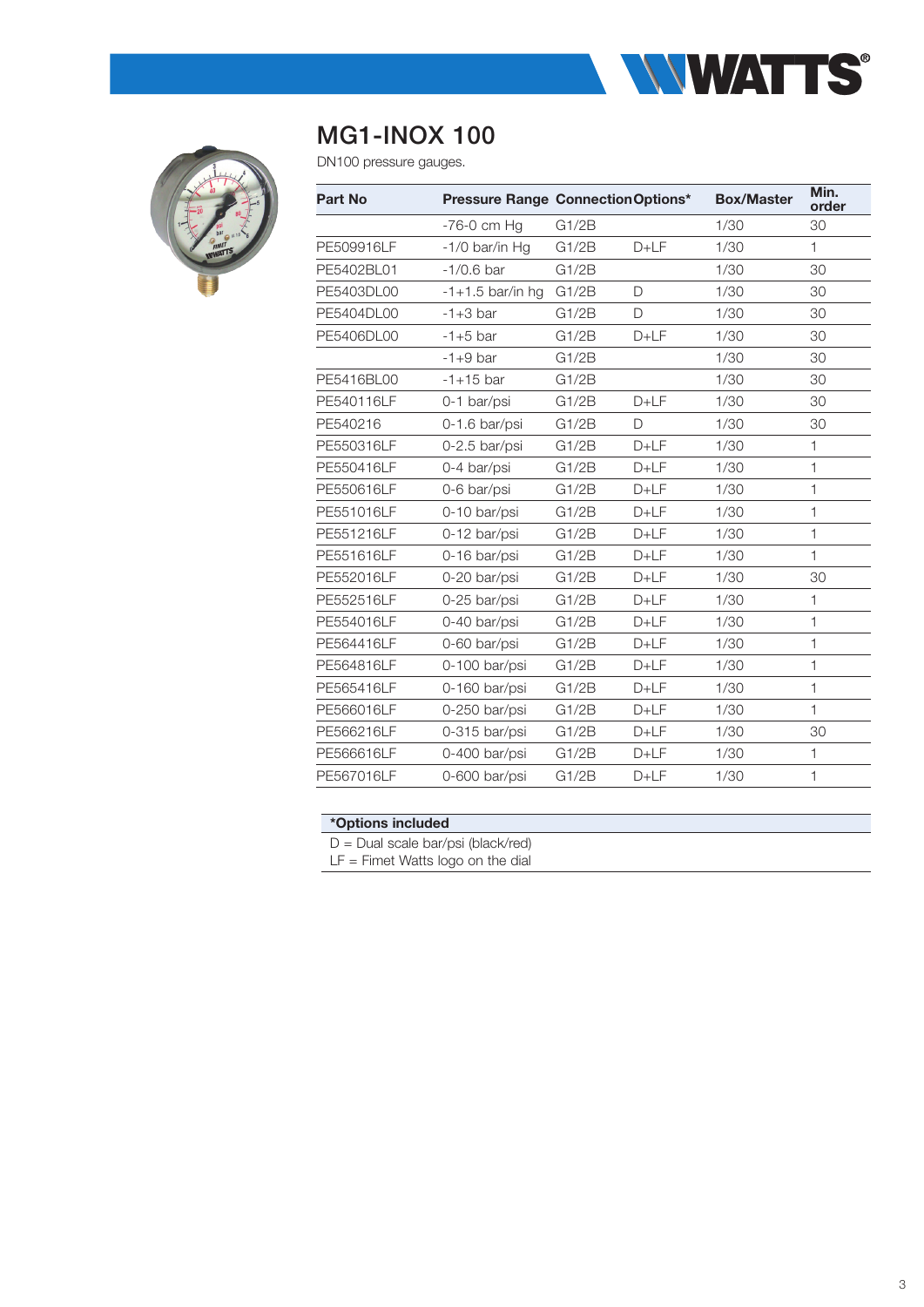

#### Customizations per minimum order quantity

| <b>Model</b>       |
|--------------------|
| MG1-INOX 63/100    |
| MG1-INOX 63/100    |
| MG1-INOX 63/100    |
| MG1-INOX 63        |
| MG1-INOX 50/63/100 |
|                    |

#### Features

| <b>Materials</b>       | <b>MG1-INOX 50</b>                                                                                       | MG1-INOX 63                                                                                              | <b>MG1-INOX 100</b>                                                                                      |  |
|------------------------|----------------------------------------------------------------------------------------------------------|----------------------------------------------------------------------------------------------------------|----------------------------------------------------------------------------------------------------------|--|
| $Case + roll on bezel$ | Stainless steel AISI 304 with                                                                            | Stainless steel AISI 304 with                                                                            | Stainless steel AISI 304 with                                                                            |  |
|                        | blow-out device                                                                                          | blow-out device                                                                                          | blow-out device                                                                                          |  |
| Window                 | Policarbonate                                                                                            | Vedril PMMA                                                                                              | Vedril PMMA                                                                                              |  |
| Dial                   | White aluminium                                                                                          | White aluminium                                                                                          | White aluminium                                                                                          |  |
| Pointer                | <b>Black plastic</b>                                                                                     | <b>Black plastic</b>                                                                                     | <b>Black plastic</b>                                                                                     |  |
| Pressure connection    | Cu-alloy, 14 mm flats                                                                                    | Cu-alloy, 14 mm flats                                                                                    | Cu-alloy, 21 mm flats                                                                                    |  |
| Pressure element       | Bourdon tube Cu-alloy, soft<br>soldered $\leq 60$ bar C-type,<br>> 60 bar helical type Sn-Ag<br>soldered | Bourdon tube Cu-alloy, soft<br>soldered $\leq 60$ bar C-type,<br>> 60 bar helical type Sn-Ag<br>soldered | Bourdon tube Cu-alloy, soft<br>soldered $\leq 60$ bar C-type,<br>> 60 bar helical type Sn-Ag<br>soldered |  |
| Movement               | Cu-alloy                                                                                                 | Cu-alloy                                                                                                 | Cu-alloy                                                                                                 |  |
| Liquid filling         | Glycerine 99.5%                                                                                          | Glycerine 99.5%                                                                                          | Glycerine 99.5%                                                                                          |  |

| <b>Technical features</b>                                               |                                                                                                         |
|-------------------------------------------------------------------------|---------------------------------------------------------------------------------------------------------|
| Design                                                                  | EN 837-1                                                                                                |
| Working pressure                                                        | Steady: 75% of full scale value<br>Fluctuating: 60% of full scale value<br>Short time: full scale value |
| Temperature limits                                                      | Ambient: -20  +60°C<br>Medium: $+60^{\circ}$ C maximum<br>Storage: -20  +60°C                           |
| Temperature effect                                                      | Deviation from reference temperature $(+20^{\circ}C)$ : $\pm 0.04\%/1K$ of the span                     |
| Accuracy class:                                                         |                                                                                                         |
| MG1-INOX 50                                                             | cl. 2.5                                                                                                 |
| MG1-INOX 63                                                             | cl. 1.6                                                                                                 |
| MG1-INOX 100                                                            | cl. 1.6                                                                                                 |
| Degree of protection                                                    | IP 65 for EN 60 529 / IEC 529                                                                           |
| Individual weight:<br>MG1-INOX 50<br>MG1-INOX 63<br><b>MG1-INOX 100</b> | 0.130 kg<br>$0.206$ kg<br>$0.526$ kg                                                                    |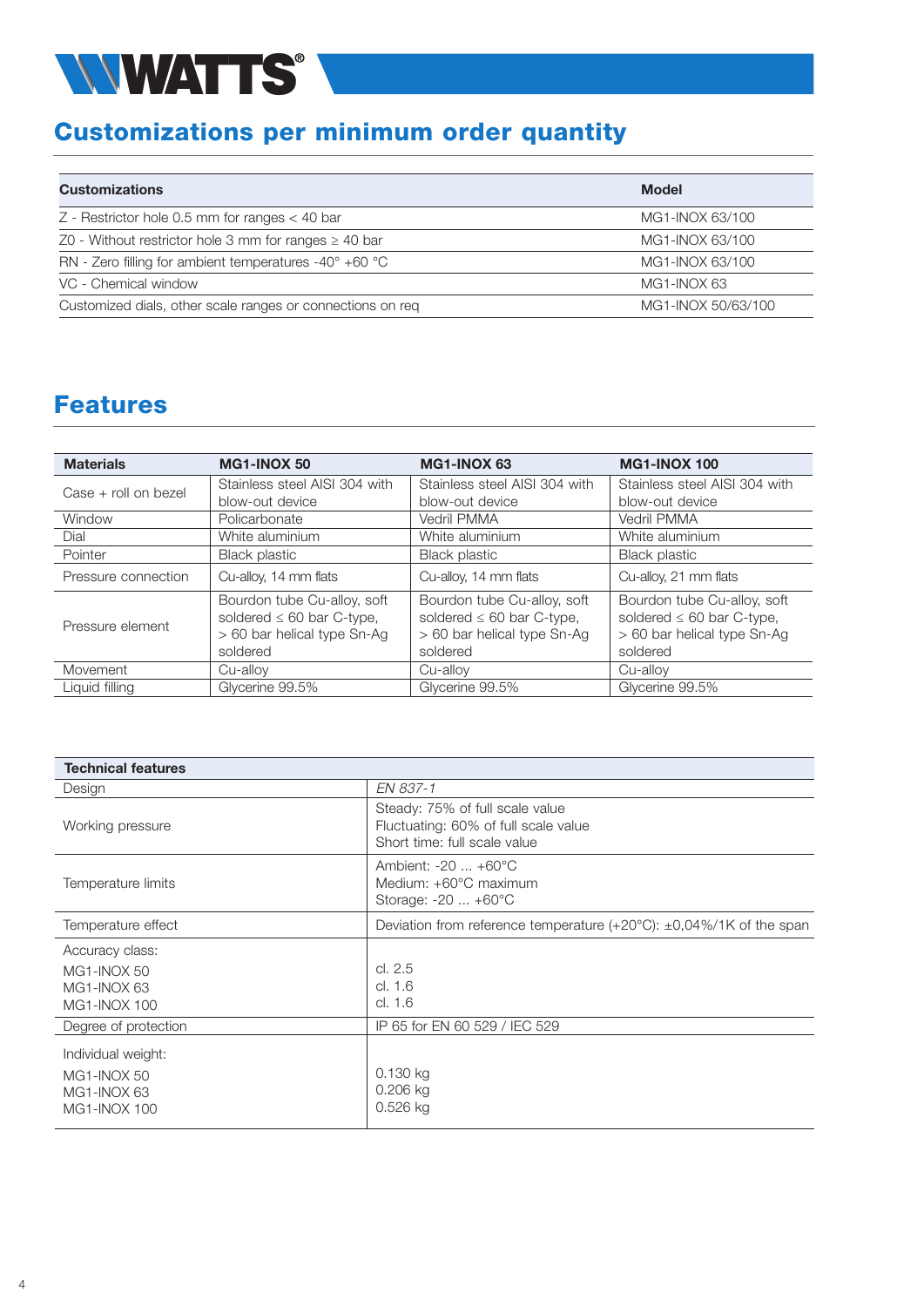

## Overall dimensions (mm)

#### MG1-INOX 50 MG1-INOX 63



#### MG1-INOX 100



#### Specification text

Bourdon tube pressure gauges, MG1-INOX Series, Watts brand, for pneumatic industry, gases and liquids not viscous, not aggressive and not crystallizing. Glycerin filled inox case DN 50-63-100 mm bottom entry. Vacuum measures range -1/0 at high pressure up to 600 bar. Temperature limits  $+60^{\circ}$ C. Accuracy class 1.6. **Compliant with EN 837-1**.